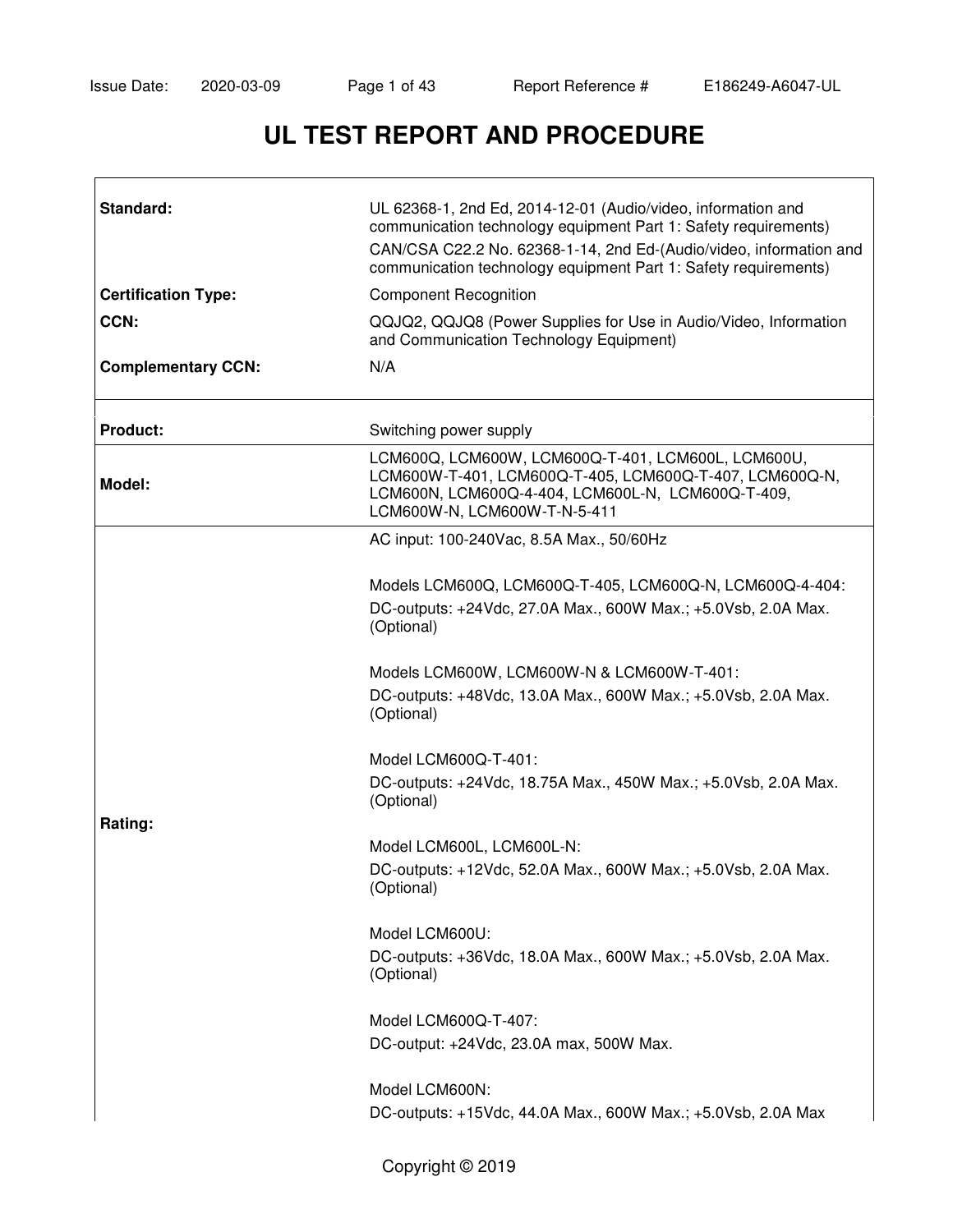|                                    | (Optional)                                                                                     |
|------------------------------------|------------------------------------------------------------------------------------------------|
|                                    | Model LCM600Q-T-409:                                                                           |
|                                    | DC-outputs: +24Vdc, 27.0A Max., 600W Max.                                                      |
|                                    | Model LCM600W-T-N-5-411:                                                                       |
|                                    | DC-outputs: +48Vdc, 13.0A Max., 600W Max.; +5.0Vsb, 1.0A Max.                                  |
|                                    | Output derates at 2.5% per degree C from 50 degree C to 70 degree C                            |
| <b>Applicant Name and Address:</b> | ASTEC INTERNATIONAL LTD<br>16TH FL<br>LU PLAZA<br>2 WING YIP ST<br>KWUN TONG KOWLOON HONG KONG |

This is to certify that representative samples of the products covered by this Test Report have been investigated in accordance with the above referenced Standards. The products have been found to comply with the requirements covering the category and the products are judged to be eligible for Follow-Up Service under the indicated Test Procedure. The manufacturer is authorized to use the UL Mark on such products which comply with this Test Report and any other applicable requirements of UL LLC ('UL') in accordance with the Follow-Up Service Agreement. Only those products which properly bear the UL Mark are considered as being covered by UL's Follow-Up Service under the indicated Test Procedure.

The applicant is authorized to reproduce the referenced Test Report provided it is reproduced in its entirety.

UL authorizes the applicant to reproduce the latest pages of the referenced Test Report consisting of the first page of the Specific Technical Criteria through to the end of the Conditions of Acceptability.

Any information and documentation involving UL Mark services are provided on behalf of UL LLC (UL) or any authorized licensee of UL.

Prepared By: Dennis Lam / Project Handler Reviewed By: Paul Wan / Reviewer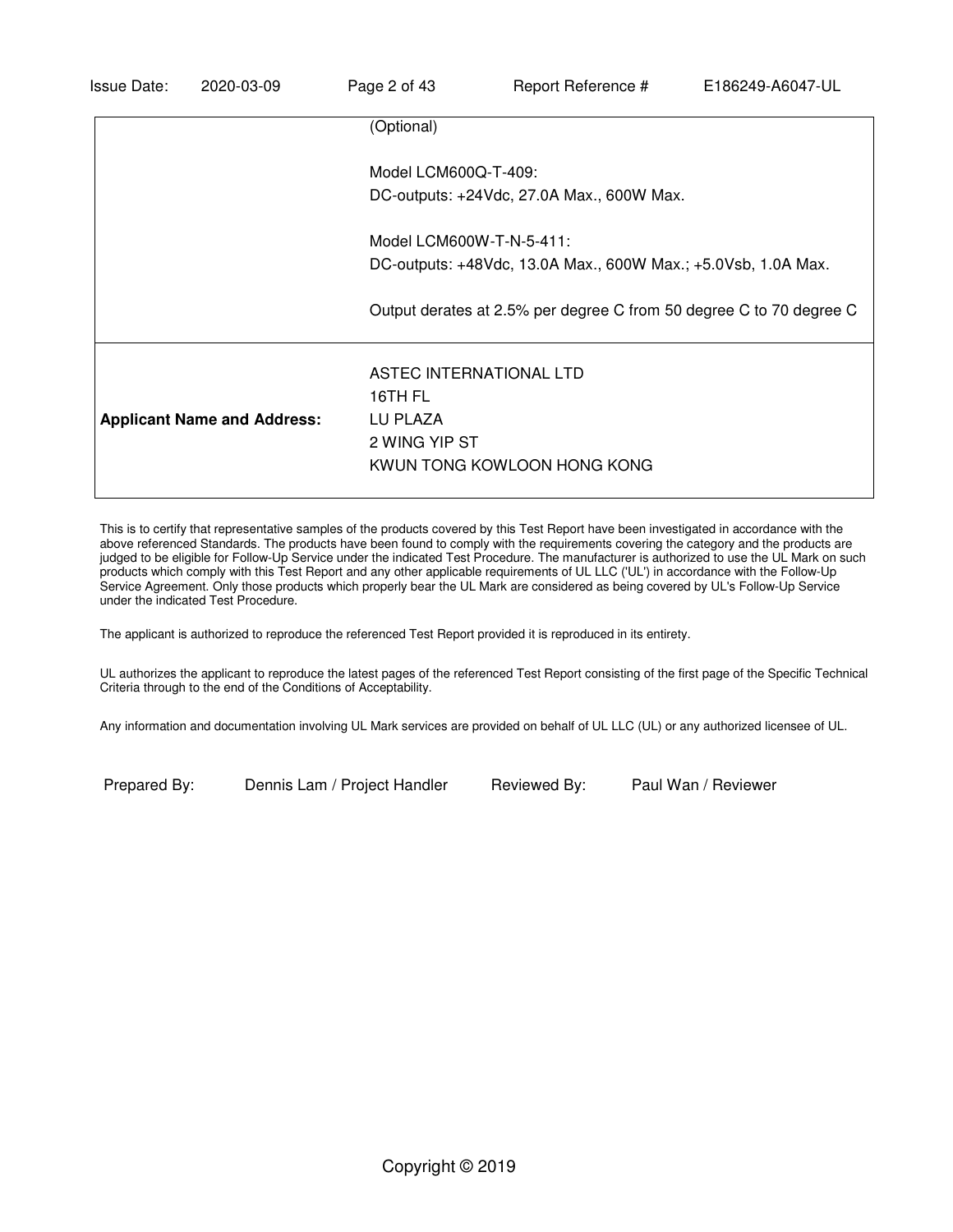#### **Supporting Documentation**

The following documents located at the beginning of this Procedure supplement the requirements of this Test Report:

A. Authorization - The Authorization page may include additional Factory Identification Code markings.

B. Generic Inspection Instructions -

- i. Part AC details important information which may be applicable to products covered by this Procedure. Products described in this Test Report must comply with any applicable items listed unless otherwise stated in the body of this Test Report.
- ii. Part AE details any requirements which may be applicable to all products covered by this Procedure. Products described in this Test Report must comply with any applicable items listed unless otherwise stated in the body of each Test Report.
- iii. Part AF details the requirements for the UL Certification Mark which is not controlled by the technical standard used to investigate these products. Products are permitted to bear only the Certification Mark(s) corresponding to the countries for which it is certified, as indicated in each Test Report.

#### **Product Description**

The equipment is a switching power supply, intended for building in as a component used in information technology equipment which employs isolating transformers.

Reinforced insulation is provided between Primary and Secondary. Basic insulation is provided between Primary and PE (Protective Earth).

#### **Model Differences**

Model LCM600W is identical to model LCM600Q except Output rating, Transformer T801 and PWB Layout.

Model LCM600Q-T-401 is identical to Model LCM600Q except different output rating and alternate Fan.

Model LCM600L is identical to Model LCM600Q, except for output rating, transformer (T801), choke(L302) and insulator.

Model LCM600U is identical to Model LCM600Q, except for output rating, transformer (T801), choke(L302) and insulator.

Model LCM600W-T-401 is identical to Model LCM600W except for model designation and 4 output terminals provided.

Model LCM600Q-T-405 is identical to Model LCM600Q except for model designation.

Model LCM600Q-N is identical to Model LCM600Q except for model designation and Fan.

Model LCM600Q-T-407 is identical to Model LCM600Q except for model designation and Fan filter.

Model LCM600N is identical to Model LCM600Q, except for output rating, transformer (T801), choke(L302) and insulator.

Model LCM600Q-4-404 is identical to Model LCM600Q-N, except for input cable assembly.

Model LCM600L-N is identical to Model LCM600L except for model designation, and fan used and alternate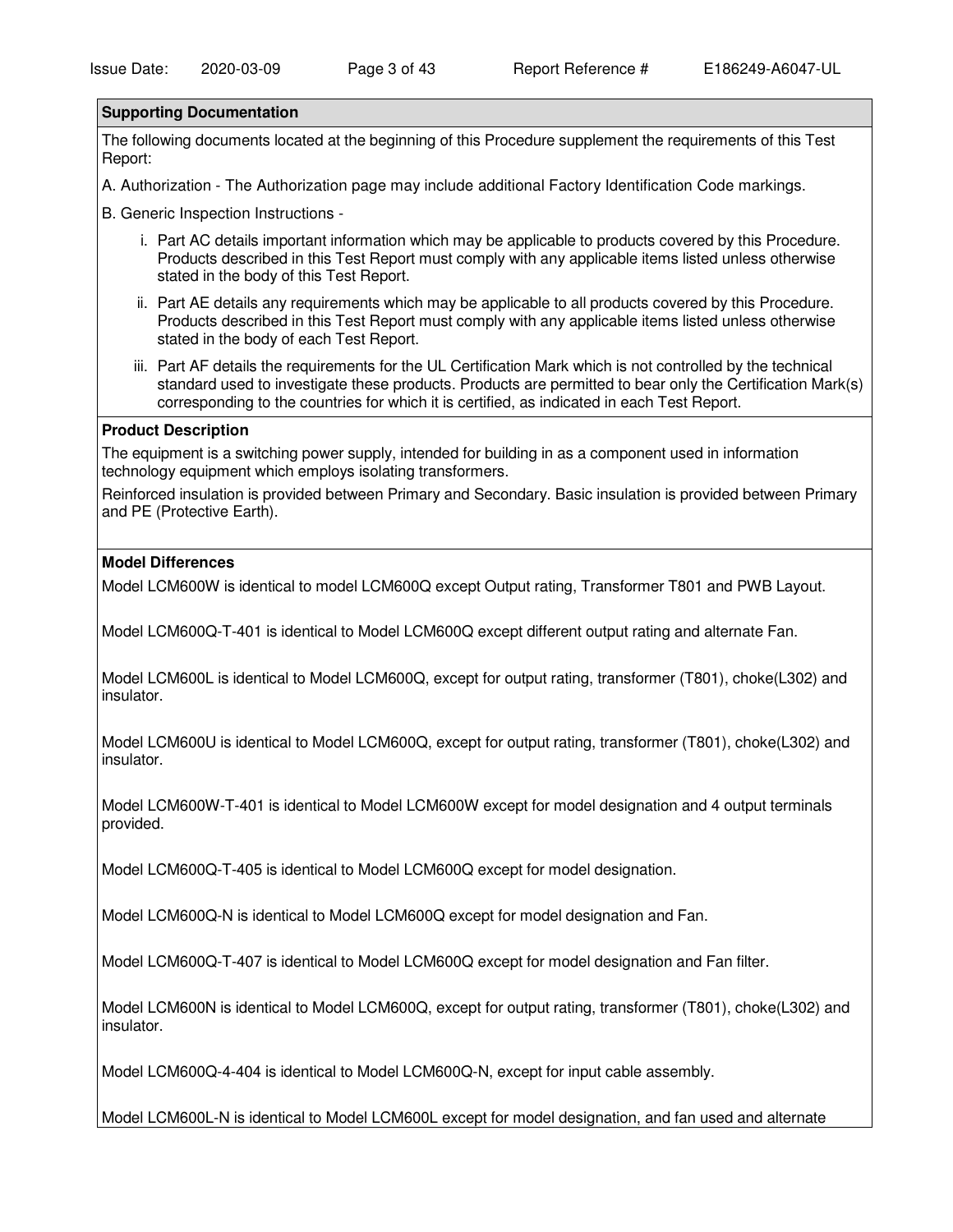insulator is for use across the whole series.

Model LCM600Q-T-409 is identical to Model LCM600Q except for model designation and it has no +5.0 Vsb output rating. Additional tests were conducted for customer requirement only.

Model LCM600W-N is identical to Model LCM600W except for model designation and alternate Fan.

Model LCM600W-T-N-5-411 is identical to Model LCM600W except for model designation, 5Vsb output, 5Vsb PWB, Housekeeping PWB, Auxiliary transformer (T607), bridging capacitors, insulator, output choke (L603), base enclosure and cover enclosure specifically for LCM600W-T-N-5-411.

| <b>Test Item Particulars</b>                               |                                      |  |
|------------------------------------------------------------|--------------------------------------|--|
| Classification of use by                                   | Ordinary person                      |  |
| <b>Supply Connection</b>                                   | <b>AC Mains</b>                      |  |
| Supply % Tolerance                                         | $+10\% - 10\%$                       |  |
| Supply Connection - Type                                   | pluggable equipment type A -         |  |
|                                                            | appliance coupler                    |  |
|                                                            | To be considered in end system       |  |
| Considered current rating of protective device as part     | $20 \text{ A}$ ;                     |  |
| of building or equipment installation                      | building;                            |  |
| <b>Equipment mobility</b>                                  | for building-in                      |  |
| Over voltage category (OVC)                                | <b>OVC II</b>                        |  |
| Class of equipment                                         | Class I                              |  |
| <b>Access location</b>                                     | N/A                                  |  |
| Pollution degree (PD)                                      | PD <sub>2</sub>                      |  |
| Manufacturer's specified maximum operating                 | 50 ℃ and up to 70 ℃ at derated power |  |
| ambient $(°C)$                                             |                                      |  |
| IP protection class                                        | IPX0                                 |  |
| <b>Power Systems</b>                                       | <b>TN</b>                            |  |
| Altitude during operation (m)                              | 5000 m                               |  |
| Altitude of test laboratory (m)                            | 2000 m or less                       |  |
| Mass of equipment (kg)                                     | Approx. 1.25kg                       |  |
| Classification of use by                                   | Ordinary person                      |  |
| Supply Connection                                          | <b>AC Mains</b>                      |  |
| Supply % Tolerance                                         | $+10\% - 10\%$                       |  |
| Supply Connection - Type                                   | pluggable equipment type A -         |  |
|                                                            | appliance coupler                    |  |
|                                                            | To be considered in end system       |  |
| Considered current rating of protective device as part     | $20 \text{ A}$                       |  |
| of building or equipment installation                      | building;                            |  |
| Equipment mobility                                         | for building-in                      |  |
| Over voltage category (OVC)                                | <b>OVC II</b>                        |  |
| Class of equipment                                         | Class I                              |  |
| Access location                                            | N/A                                  |  |
| Pollution degree (PD)                                      | PD <sub>2</sub>                      |  |
| Manufacturer's specified maximum operating<br>ambient (°C) | 50 ℃ and up to 70 ℃ at derated power |  |
| IP protection class                                        | IPX <sub>0</sub>                     |  |
| Power Systems                                              | <b>TN</b>                            |  |
| Altitude during operation (m)                              | 5000 m                               |  |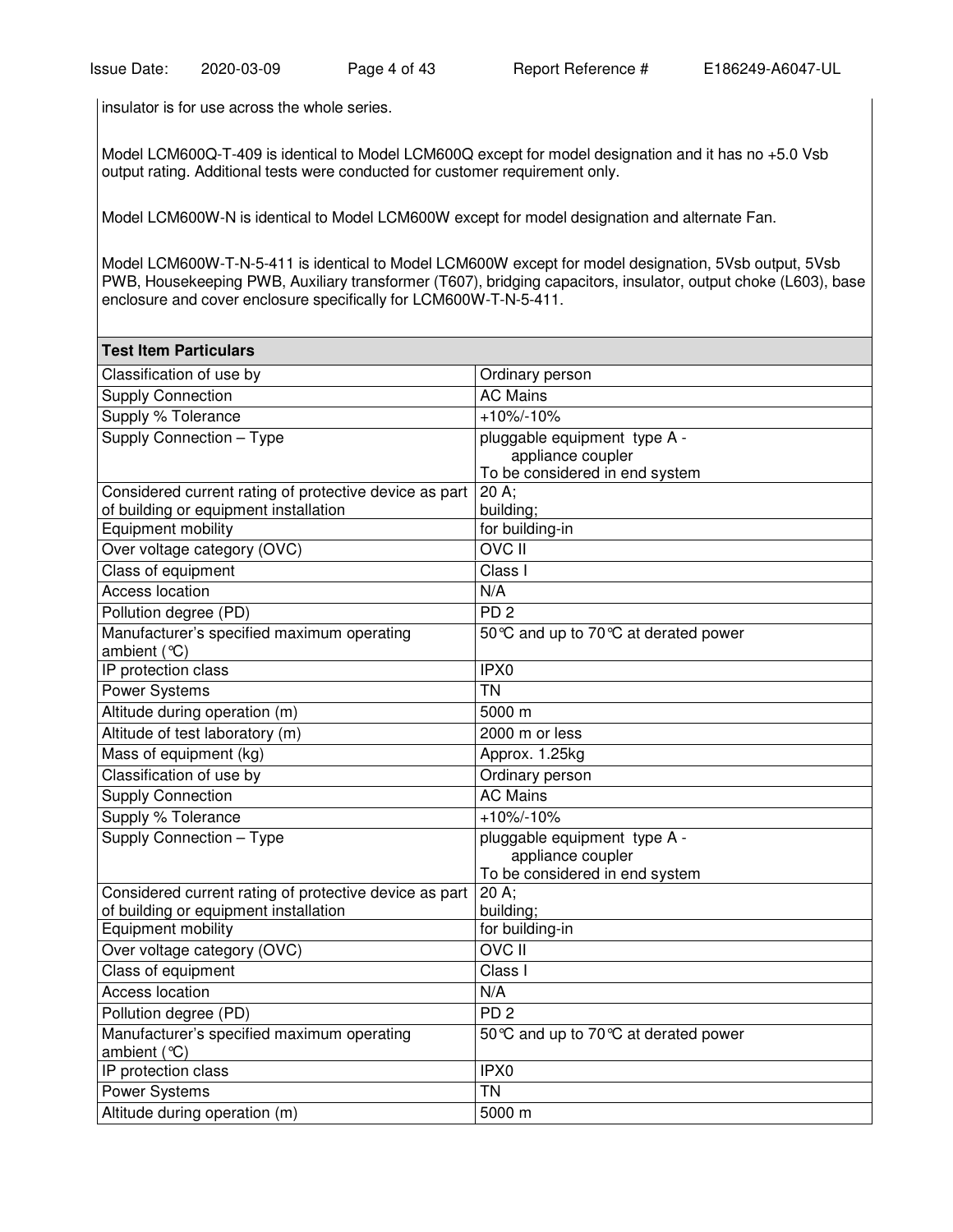| Altitude of test laboratory (m)                              | 2000 m or less                       |
|--------------------------------------------------------------|--------------------------------------|
| Mass of equipment (kg)                                       | Approx. 1.25kg                       |
| Classification of use by                                     | Ordinary person                      |
| <b>Supply Connection</b>                                     | <b>AC Mains</b>                      |
| Supply % Tolerance                                           | $+10\% - 10\%$                       |
| Supply Connection - Type                                     | pluggable equipment type A -         |
|                                                              | appliance coupler                    |
|                                                              | To be considered in end system       |
| Considered current rating of protective device as part       | 20 A;                                |
| of building or equipment installation<br>Equipment mobility  | building;<br>for building-in         |
|                                                              | <b>OVC II</b>                        |
| Over voltage category (OVC)                                  |                                      |
| Class of equipment                                           | Class I                              |
| <b>Access location</b>                                       | N/A                                  |
| Pollution degree (PD)                                        | PD <sub>2</sub>                      |
| Manufacturer's specified maximum operating<br>ambient (°C)   | 50 ℃ and up to 70 ℃ at derated power |
| IP protection class                                          | IPX <sub>0</sub>                     |
| Power Systems                                                | $\overline{T}N$                      |
| Altitude during operation (m)                                | 5000 m                               |
| Altitude of test laboratory (m)                              | 2000 m or less                       |
| Mass of equipment (kg)                                       | Approx. 1.25kg                       |
| Classification of use by                                     | Ordinary person                      |
| Supply Connection                                            | <b>AC Mains</b>                      |
| Supply % Tolerance                                           | $+10\% - 10\%$                       |
| Supply Connection - Type                                     | pluggable equipment type A -         |
|                                                              | appliance coupler                    |
|                                                              | To be considered in end system       |
| Considered current rating of protective device as part       | 20 A;                                |
| of building or equipment installation<br>Equipment mobility  | building;<br>for building-in         |
| Over voltage category (OVC)                                  | <b>OVCII</b>                         |
|                                                              | Class I                              |
| Class of equipment<br><b>Access location</b>                 |                                      |
|                                                              | N/A                                  |
| Pollution degree (PD)                                        | $\overline{PD}$ 2                    |
| Manufacturer's specified maximum operating<br>ambient $(°C)$ | 50 ℃ and up to 70 ℃ at derated power |
| IP protection class                                          | IPX0                                 |
| Power Systems                                                | <b>TN</b>                            |
| Altitude during operation (m)                                | 5000 m                               |
| Altitude of test laboratory (m)                              | 2000 m or less                       |
| Mass of equipment (kg)                                       | Approx. 1.25kg                       |
|                                                              |                                      |

**Technical Considerations**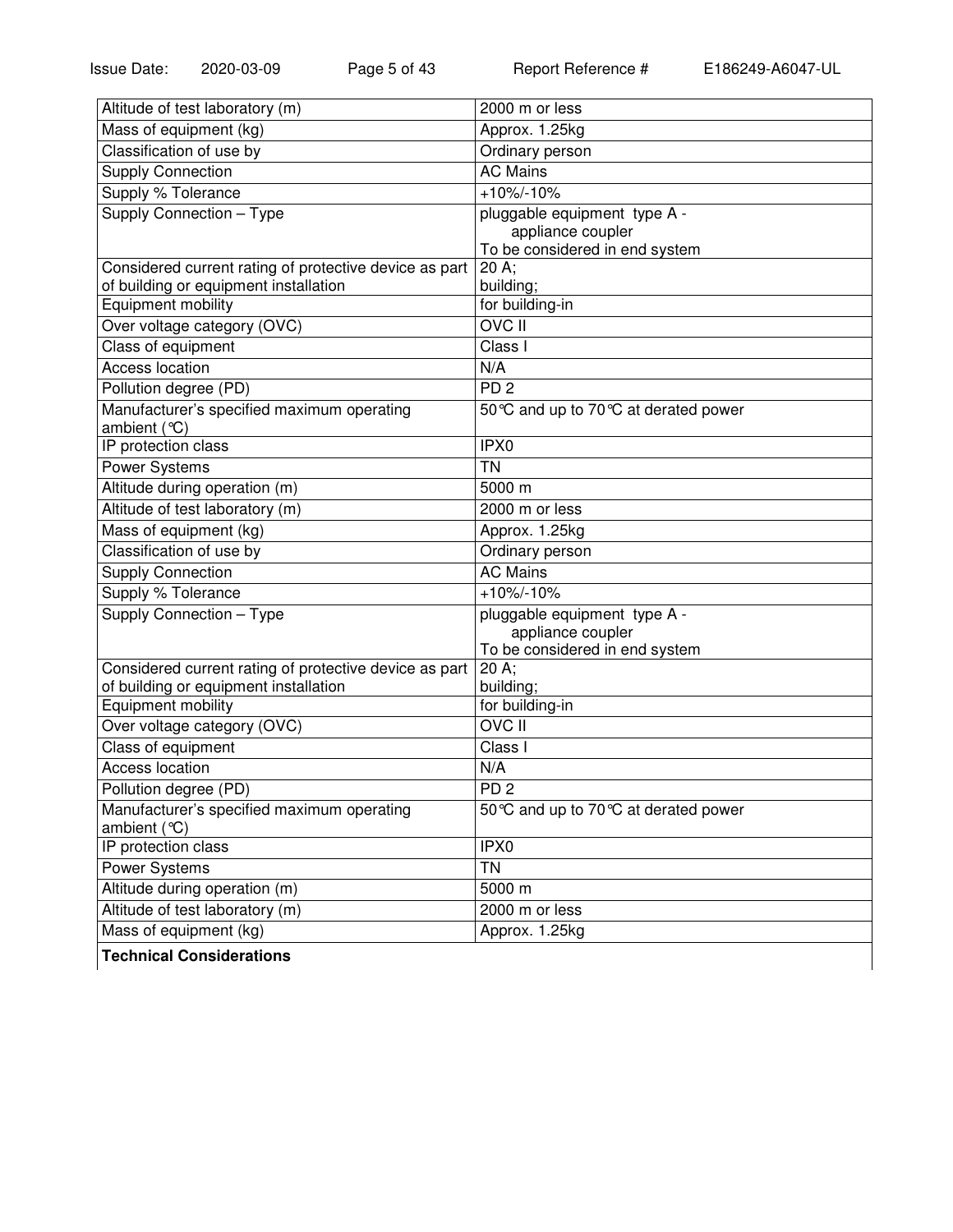- The product was submitted and evaluated for use at the maximum ambient temperature (Tma) permitted by the manufacturer's specification of : 50°C and up to 70°C at derated power
- The product is intended for use on the following power systems : TN
- Considered current rating of protective device as part of the building installation (A) : 20
- Mains supply tolerance (%) or absolute mains supply values : +10%/-10%
- The equipment disconnect device is considered to be : Appliance inlet or To be considered in end system
- The Risk Group of a lamp or lamp system (including LEDs) is : Exempt
- The following are available from the Applicant upon request : Installation (Safety) Instructions / Manual
- The product was investigated to the following additional standards : EN 62368-1:2014 + A11:2017
- The creepage and clearance distances have additionally been assessed for suitability up to 5000m.
- The equipment is a component level power supply intended for use in Class I applications
- Model LCM600Q was tested at inhibit mode (fan off/ stop condition) at 50°C ambient temperature.

## **Engineering Conditions of Acceptability**

For use only in or with complete equipment where the acceptability of the combination is determined by UL LLC. When installed in an end-product, consideration must be given to the following: